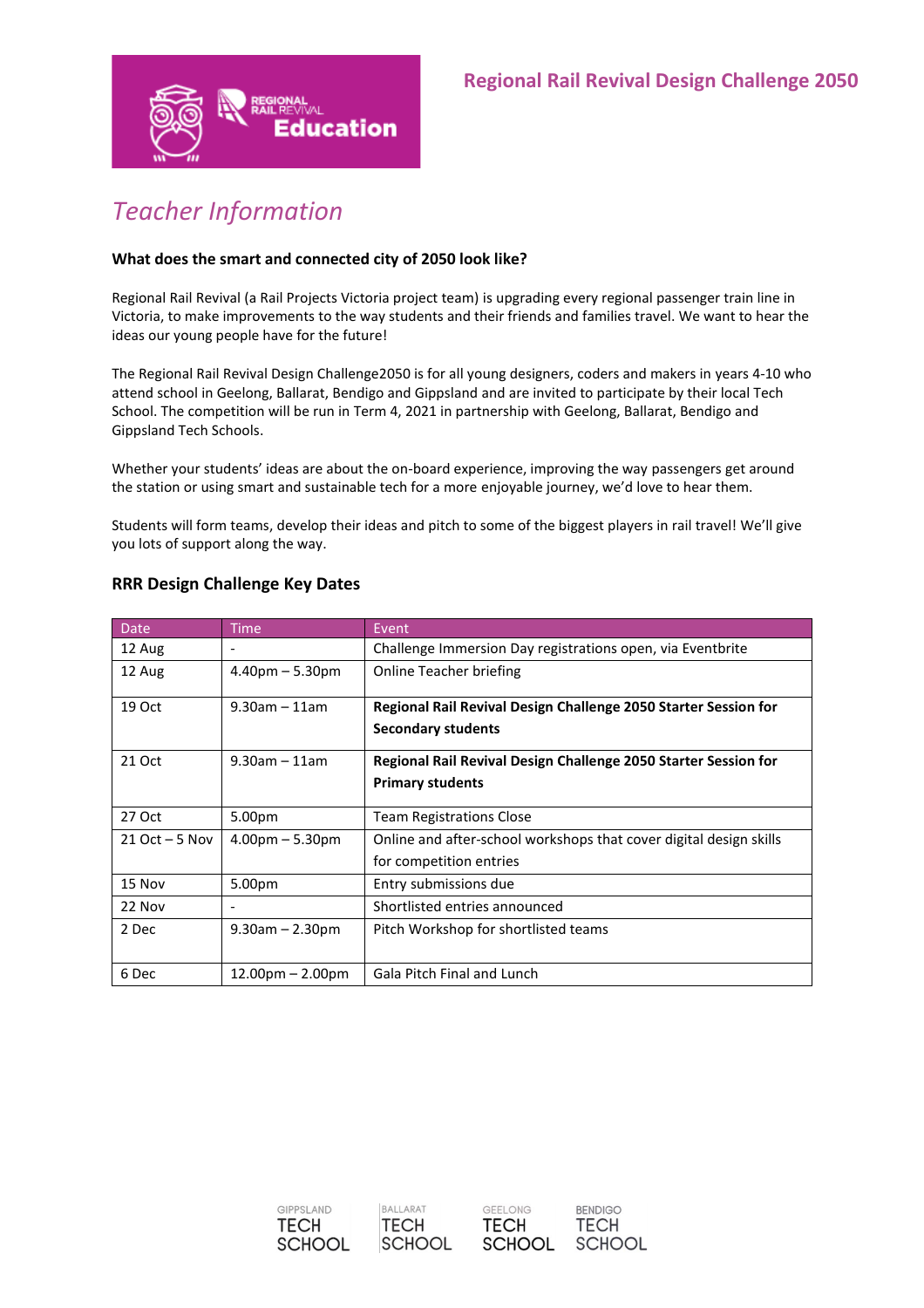

# **Regional Rail Revival Design Challenge 2050**

# **Q & A Sheet**

In 2020, Bendigo Tech School successfully piloted a design competition in partnership with Rail Projects Victoria to explore what the smart and connected city of 2050 looks like. The ideas from the over 100 children who participated was inspiring.

Bendigo, Ballarat, Geelong and Gippsland Tech Schools are jumping on board and joining Rail Projects Victoria for this year's Design Challenge 2050; a team-based competition for school students in years 4-10.

# **What is the Regional Rail Revival and why is it important?**

Victoria is growing faster than any other state. Our regions are home to about one quarter of Victoria's population. As the population and local economies of regional Victoria grow, the rail network must keep up with changing travel needs.

In May 2016, the Victorian Government released the Regional Network Development Plan which guides the short-, medium- and long-term priorities needed to modernise the network with more track, more trains, better facilities and more services. It sets out a plan to deliver a modern commuter-style service for key centres and service improvements to outer regional areas.

Regional Rail Revival is a critical step in delivering the objectives of the Regional Network Development Plan. The \$4 billion Regional Rail Revival program is a joint initiative of the Australian and Victorian governments and is upgrading every regional passenger train line in Victoria. Rail Projects Victoria (RPV) is responsible for the planning and implementation of the Regional Rail Revival program on behalf of the State Government of Victoria.

For more information about Regional Rail Revival, visit regionalrailrevival.vic.gov.au

# **How do I enter the competition?**

Form a team and respond to the competition brief to improve the on-board experience, the train station experience or the use of smart and sustainable tech for a more enjoyable journey.

# **How many students in a team?**

Teams can include 3-6 students.

# **What year levels can enter?**

Eligibility depends on where you live. Each of the participating Tech Schools will invite eligible schools in their region to put forward a team. To participate students must be:

- In years 4-6 in Gippsland,
- Years 7-10 in Geelong, and,
- Years 5-10 in Ballarat and Bendigo regions.

# **When does the competition run?**





**BENDIGO TECH SCHOOL**